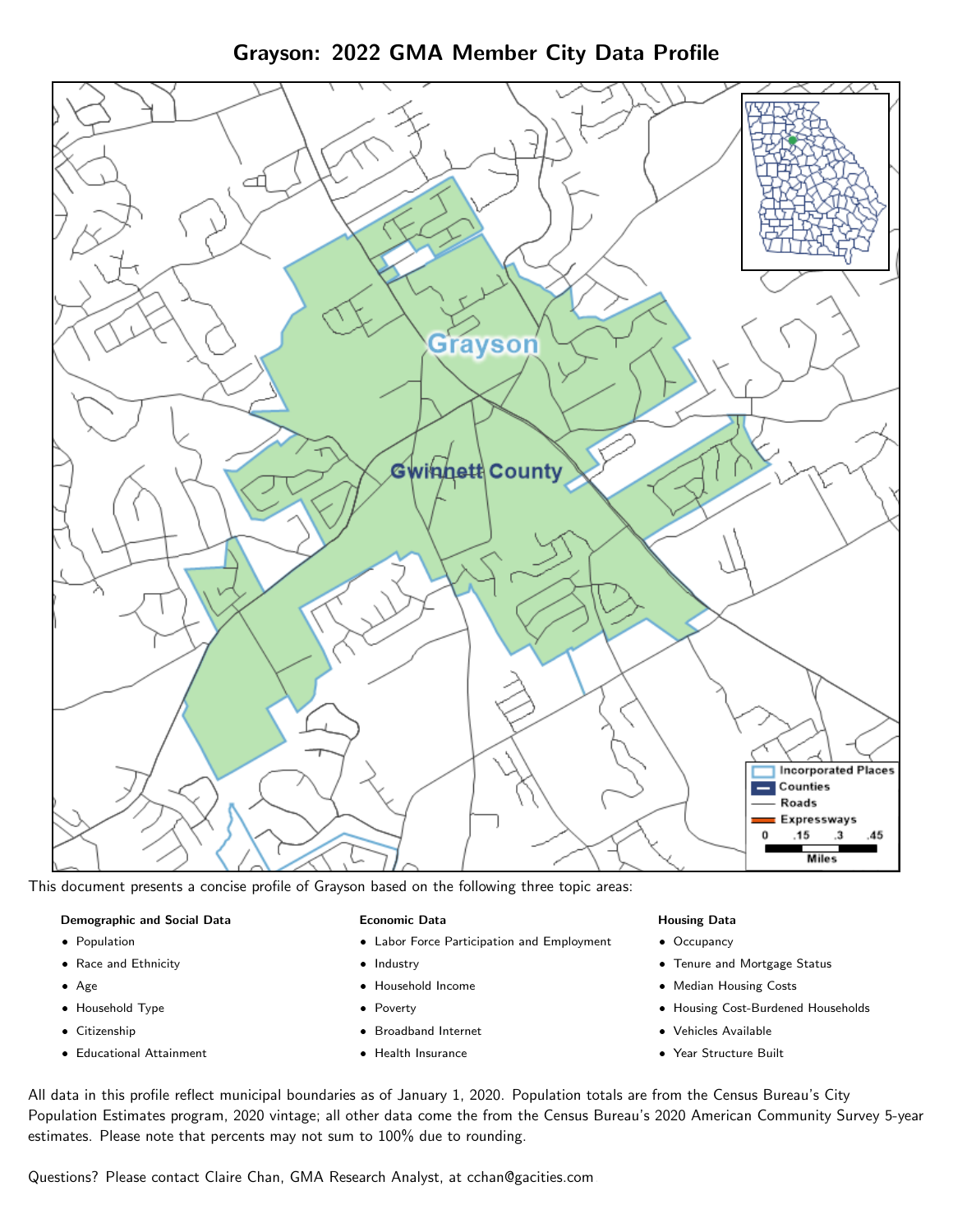# Grayson: Demographic and Social





### **Citizenship**

Age



Source: American Community Survey, 2020 5-year estimates, table B05002 Source: American Community Survey, 2020 5-year estimates, table B15002





Source: U.S. Census Bureau, City Population Estimates, 2020 vintage Source: American Community Survey, 2020 5-year estimates, table B03002

## Household Type



Source: American Community Survey, 2020 5-year estimates, table B01001 Source: American Community Survey, 2020 5-year estimates, table B11001

### Educational Attainment



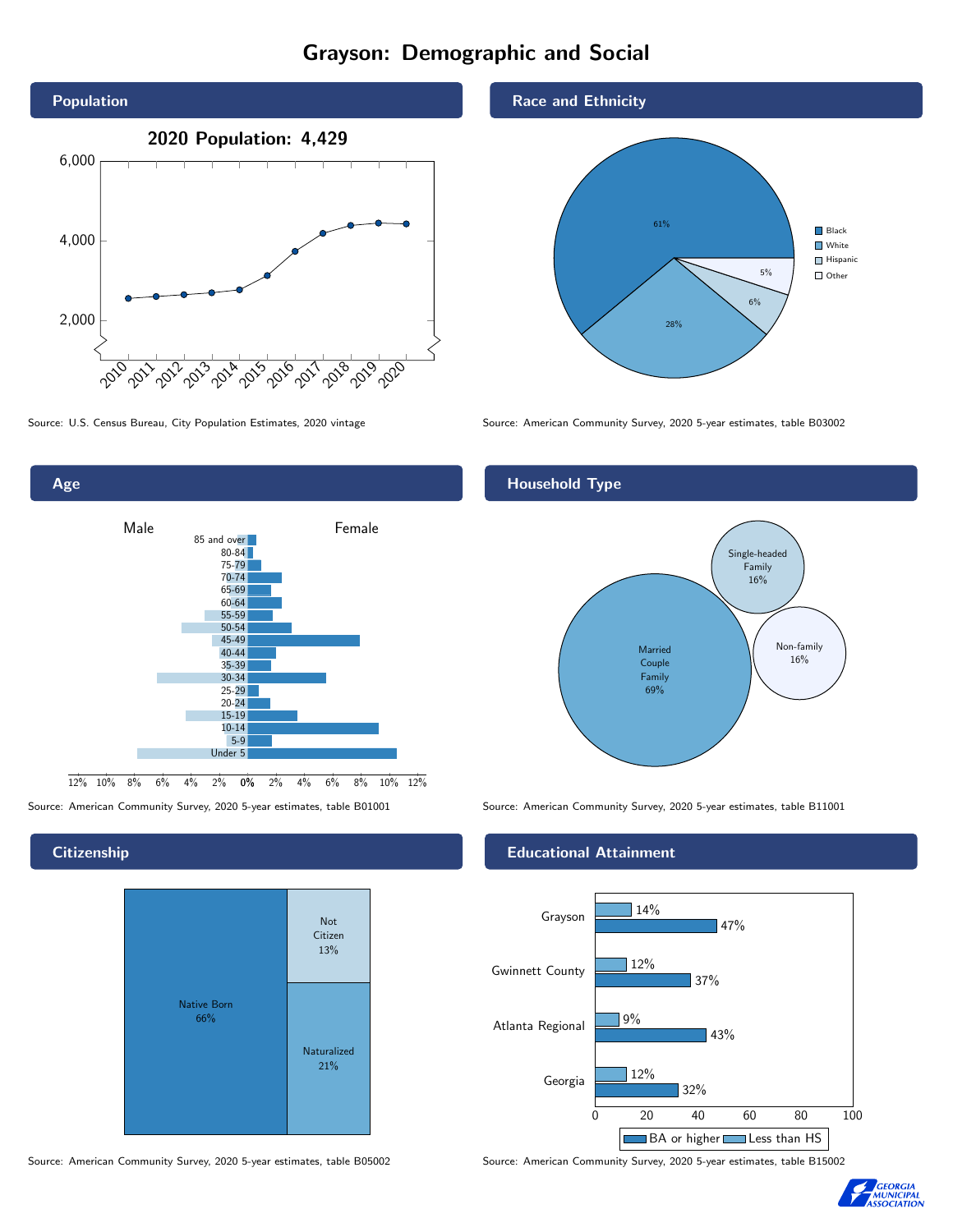## Grayson: Economic



Source: American Community Survey, 2020 5-year estimates, table B23001 Note: Unemployment rate is based upon the civilian labor force.



Source: American Community Survey, 2020 5-year estimates, tables B19013 and B19025 Source: American Community Survey, 2020 5-year estimates, table B17010



Source: American Community Survey, 2020 5-year estimates, table B28002 Source: American Community Survey, 2020 5-year estimates, table B18135

## Industry

| Agriculture, forestry, fishing and hunting, and mining      | $0\%$ |
|-------------------------------------------------------------|-------|
| Construction                                                | 3%    |
| Manufacturing                                               | 3%    |
| <b>Wholesale Trade</b>                                      | 2%    |
| Retail Trade                                                | 16%   |
| Transportation and warehousing, and utilities               | 30%   |
| Information                                                 | $2\%$ |
| Finance and insurance, real estate, rental, leasing         | 3%    |
| Professional, scientific, mgt, administrative, waste mgt    | 9%    |
| Educational services, and health care and social assistance | 28%   |
| Arts, entertainment, recreation, accommodation, food        | 2%    |
| service                                                     |       |
| Other services, except public administration                | $2\%$ |
| Public administration                                       | 2%    |

Source: American Community Survey, 2020 5-year estimates, table C24030

### **Poverty**



#### Health Insurance